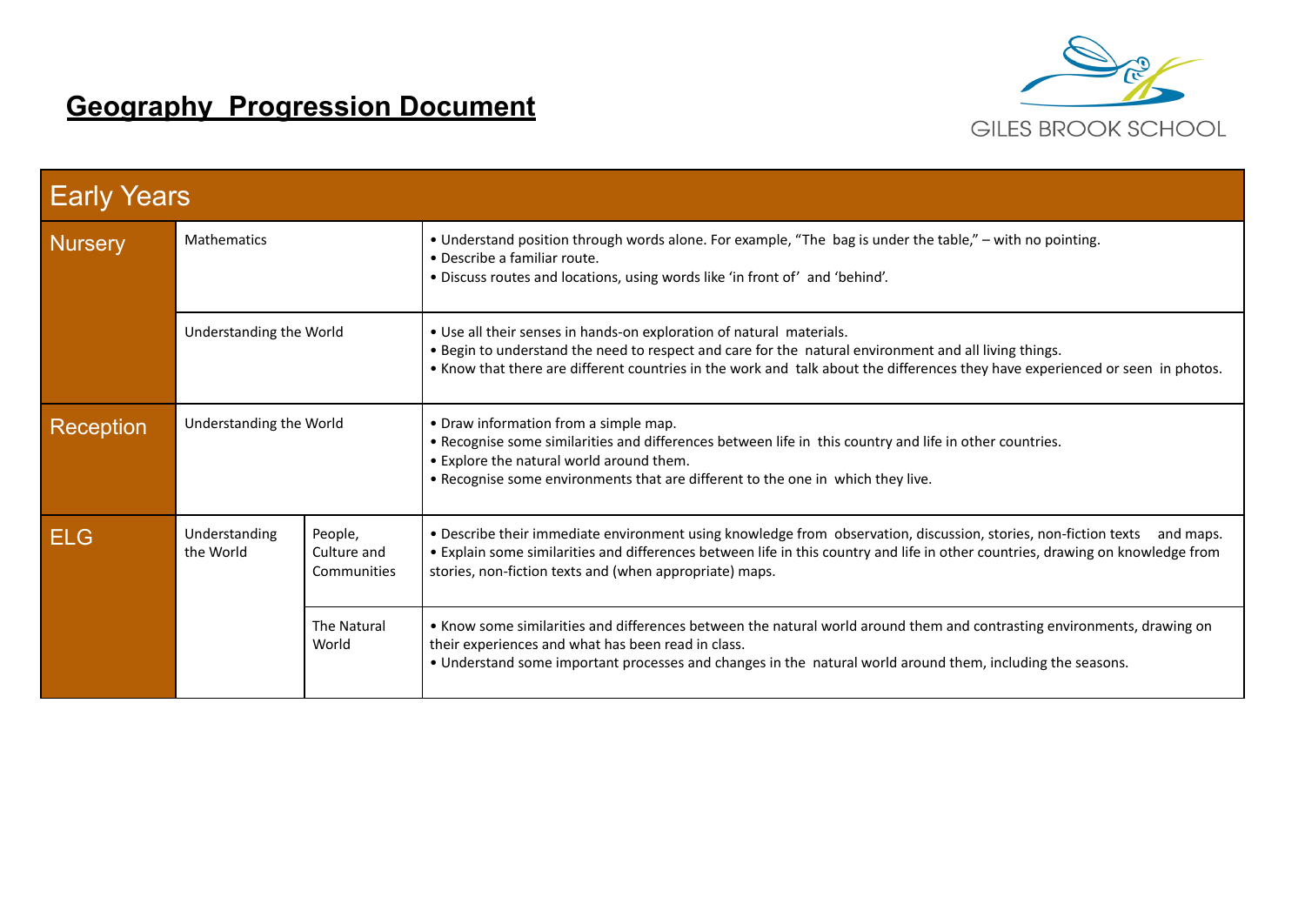| <b>Working Geographically</b> |                                                                                                                                                                                                                                                                                                                                                                                                                                                                                                                                                                                                              |                                                                               |                                                                                                                                                                                                                                                                                                                            |                                                                          |                                                                           |                                                     |  |  |  |
|-------------------------------|--------------------------------------------------------------------------------------------------------------------------------------------------------------------------------------------------------------------------------------------------------------------------------------------------------------------------------------------------------------------------------------------------------------------------------------------------------------------------------------------------------------------------------------------------------------------------------------------------------------|-------------------------------------------------------------------------------|----------------------------------------------------------------------------------------------------------------------------------------------------------------------------------------------------------------------------------------------------------------------------------------------------------------------------|--------------------------------------------------------------------------|---------------------------------------------------------------------------|-----------------------------------------------------|--|--|--|
|                               | Year 1                                                                                                                                                                                                                                                                                                                                                                                                                                                                                                                                                                                                       | Year <sub>2</sub>                                                             | Year <sub>3</sub>                                                                                                                                                                                                                                                                                                          | Year <sub>4</sub>                                                        | Year <sub>5</sub>                                                         | Year <sub>6</sub>                                   |  |  |  |
| Geographical<br>Skills and    | Pupils should be taught to:                                                                                                                                                                                                                                                                                                                                                                                                                                                                                                                                                                                  |                                                                               | Pupils should be taught to:                                                                                                                                                                                                                                                                                                |                                                                          |                                                                           |                                                     |  |  |  |
| <b>Fieldwork</b>              | • use world maps, atlases and globes to<br>identify the United Kingdom and its countries,<br>as well as the countries, continents and<br>oceans studied at this key stage                                                                                                                                                                                                                                                                                                                                                                                                                                    |                                                                               | use maps, atlases, globes and digital/computer mapping to locate countries and describe features<br>Studied<br>• use the eight points of a compass, four and six-figure grid references, symbols and key (including the use of<br>Ordnance Survey maps) to build their knowledge of the United Kingdom and the wider World |                                                                          |                                                                           |                                                     |  |  |  |
|                               | • use simple compass directions (North, South,<br>East and West) and locational and directional<br>language [for example, near and far; left and<br>right], to describe the location of features and<br>routes on a map<br>• use aerial photographs and plan perspectives<br>to recognise landmarks and basic human and<br>physical features; devise a simple map; and<br>use and construct basic symbols in a key<br>• use simple fieldwork and observational skills<br>to study the geography of their school and its<br>grounds and the key human and physical<br>features of its surrounding environment |                                                                               | • use fieldwork to observe, measure, record and present the human and physical features in the<br>local area using a range of methods, including sketch maps, plans and graphs, and digital<br>technologies                                                                                                                |                                                                          |                                                                           |                                                     |  |  |  |
|                               |                                                                                                                                                                                                                                                                                                                                                                                                                                                                                                                                                                                                              |                                                                               |                                                                                                                                                                                                                                                                                                                            |                                                                          |                                                                           |                                                     |  |  |  |
|                               |                                                                                                                                                                                                                                                                                                                                                                                                                                                                                                                                                                                                              |                                                                               |                                                                                                                                                                                                                                                                                                                            |                                                                          |                                                                           |                                                     |  |  |  |
| Map Skills -<br>Using maps    | Use a simple picture<br>map to move around<br>the school                                                                                                                                                                                                                                                                                                                                                                                                                                                                                                                                                     | Follow a route on a map<br>Use simple compass                                 | Follow a route on a<br>map with some<br>accuracy                                                                                                                                                                                                                                                                           | Follow a route on a<br>large scale map<br>Locate places on a             | Compare maps with aerial<br>photographs                                   | Follow a short route on a<br>OS map                 |  |  |  |
|                               | Use relative<br>vocabulary such as                                                                                                                                                                                                                                                                                                                                                                                                                                                                                                                                                                           | directions (North, South,<br>East, West)                                      | Locate places using a<br>range of maps including                                                                                                                                                                                                                                                                           | range of maps (variety<br>of scales)                                     | Select a map for a specific<br>purpose (Rainforests and<br><b>Rivers)</b> | Describe the features<br>shown on an OS map         |  |  |  |
|                               | bigger, smaller,<br>longer, shorter,<br>further, closer, like,                                                                                                                                                                                                                                                                                                                                                                                                                                                                                                                                               | Use aerial photographs<br>and plan perspectives to<br>recognise landmarks and | OS & digital<br>Begin to match                                                                                                                                                                                                                                                                                             | Identify features on an<br>aerial photograph,<br>digital or computer map | Begin to use atlases to find<br>out other information                     | Use atlases to find out data<br>about other places  |  |  |  |
|                               | dislike                                                                                                                                                                                                                                                                                                                                                                                                                                                                                                                                                                                                      | basic human and physical<br>features                                          | boundaries                                                                                                                                                                                                                                                                                                                 | Use land-use patterns<br>(or aerial pictures) to                         | (Rivers)                                                                  | Use 8 figure compass and<br>6 figure grid reference |  |  |  |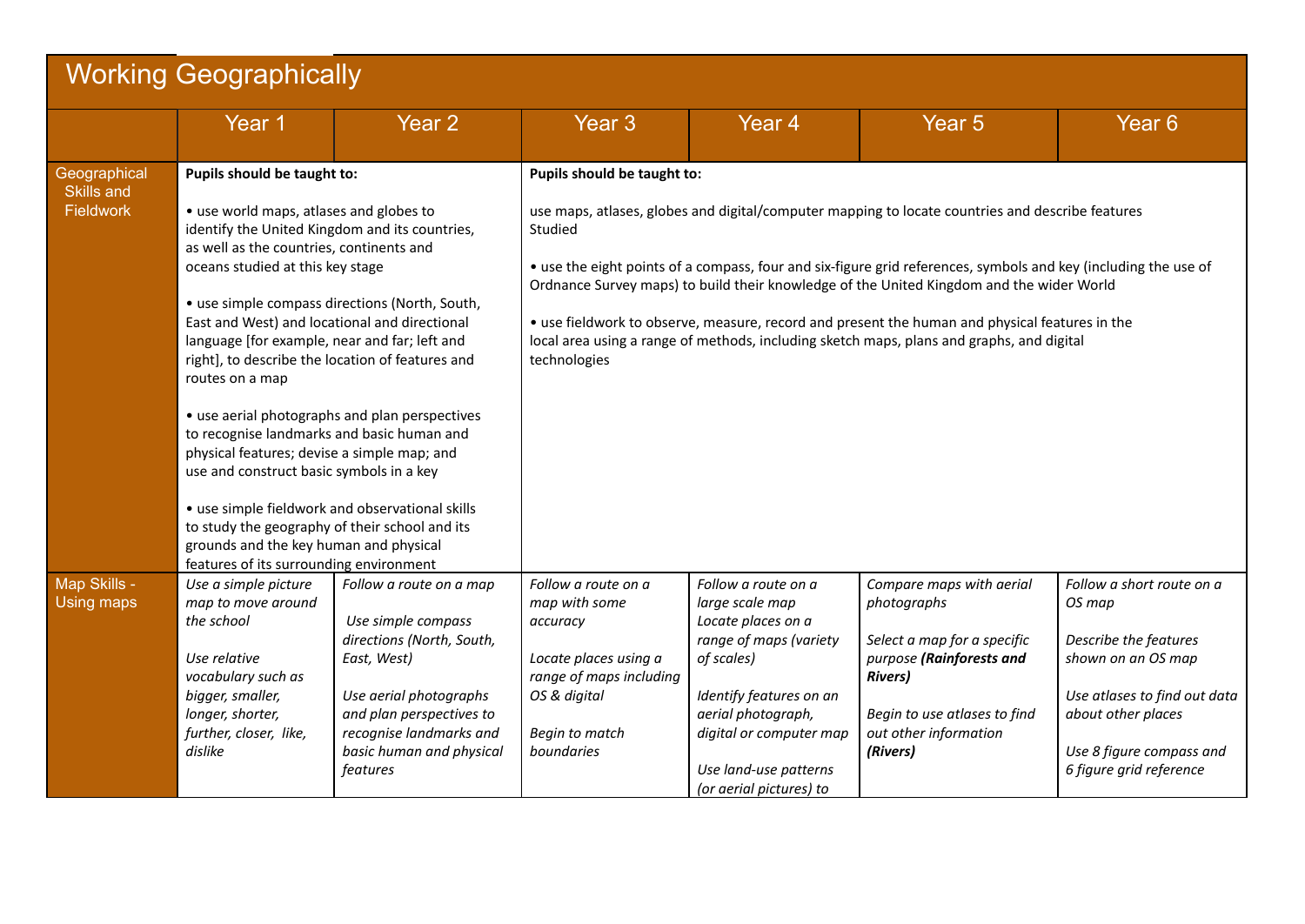|                                         | Use directional<br>language such as near<br>and far, up and down,<br>left and right,<br>forwards and<br>backwards                                                            |                                                                                                                                                                                                                                | (e.g. find same<br>boundary of a country<br>on different scale maps)<br>Use 4 figure compasses,<br>and letter/number<br>co-ordinates to identify<br>features on a map                              | understand how Milton<br>Keynes has changed<br>over time. (look at how<br>MK has changed over<br>the past 50 years)<br>Begin to use 8 figure<br>compass and four figure<br>grid references to<br>identify features on a<br>map | Find and recognise places on<br>maps of different scales<br>Use 8 figure compasses,<br>begin to use 6 figure grid<br>references.                                | <b>Accurately (Globalisation</b><br>Unit 6)<br>Use lines of longitude and<br>latitude on maps                                                                        |
|-----------------------------------------|------------------------------------------------------------------------------------------------------------------------------------------------------------------------------|--------------------------------------------------------------------------------------------------------------------------------------------------------------------------------------------------------------------------------|----------------------------------------------------------------------------------------------------------------------------------------------------------------------------------------------------|--------------------------------------------------------------------------------------------------------------------------------------------------------------------------------------------------------------------------------|-----------------------------------------------------------------------------------------------------------------------------------------------------------------|----------------------------------------------------------------------------------------------------------------------------------------------------------------------|
| Map Skills -<br><b>Map</b><br>knowledge | Use world maps to<br>identify the UK in its<br>position in the world.<br>Use maps to locate<br>the four countries and<br>capital cities of UK<br>and its surrounding<br>seas | Locate and name on a<br>world map and globe the<br>seven continents and five<br>oceans.<br>Locate on a globe and<br>world map the hot and<br>cold areas of the world<br>including the Equator and<br>the North and South Poles | Locate the UK on a<br>variety of different<br>scale maps<br>Name & locate the<br>counties and cities of<br>the UK<br>Name and locate<br>countries in Western<br>Europe and their capital<br>cities | Locate Europe on a<br>large scale map or<br>globe<br>Name and locate<br>countries in Eastern<br>Europe (including<br>Russia) and their capital<br>cities                                                                       | Locate the world's<br>countries, focus on North &<br>South America<br>Identify the position and<br>significance of lines of<br>longitude & latitude             | Locate the world's<br>countries on a variety of<br>maps, including the areas<br>studied throughout the Key<br><b>Stages</b><br>Autumn 1 - USA<br>Autumn 2 - India    |
| Map Skills -<br><b>Making maps</b>      | Draw basic maps,<br>including appropriate<br>symbols and pictures<br>to represent places or<br>features<br>Use photographs and<br>maps to identify<br>features               | Draw or make a map of<br>real or imaginary places<br>(e.g. add detail to a sketch<br>map from aerial<br>photograph)<br>Use and construct basic<br>symbols in a key                                                             | Try to make a map of a<br>short route experiences,<br>with features in current<br>Order<br>Create a simple scale<br>drawing<br>Use standard symbols,<br>and understand the<br>importance of a key  | Recognise and use OS<br>map symbols, including<br>completion of a key and<br>understanding why it is<br>Important<br>Draw a sketch map<br>from a high viewpoint                                                                | Draw a variety of thematic<br>maps based on their own<br>data<br>Draw a sketch map using<br>symbols and a key,<br>Use and recognise OS map<br>symbols regularly | Draw plans of increasing<br>complexity- Unit 4 before<br>3D digital plan<br>Begin to use and<br>recognise atlas symbols                                              |
| Locational<br>Knowledge                 | name and locate and<br>the four countries and<br>capital cities of the<br>United Kingdom                                                                                     | name and locate the<br>world's seven continents<br>and five oceans<br>name, locate and identify<br>characteristics of                                                                                                          | Locate the world's<br>countries, using maps<br>to focus on Western<br><b>Europe</b> concentrating<br>on their environmental<br>regions, key physical<br>and human                                  | Locate the world's<br>countries, using maps to<br>focus on <b>Eastern Europe</b><br>concentrating on their<br>environmental regions,<br>key physical and human                                                                 | Locate the world's countries,<br>using maps to focus on<br>South America,<br>concentrating on their<br>environmental regions, key<br>physical and human         | Locate the world's<br>countries, using maps to<br>focus on North and South<br>America, concentrating on<br>their environmental<br>regions, key physical and<br>human |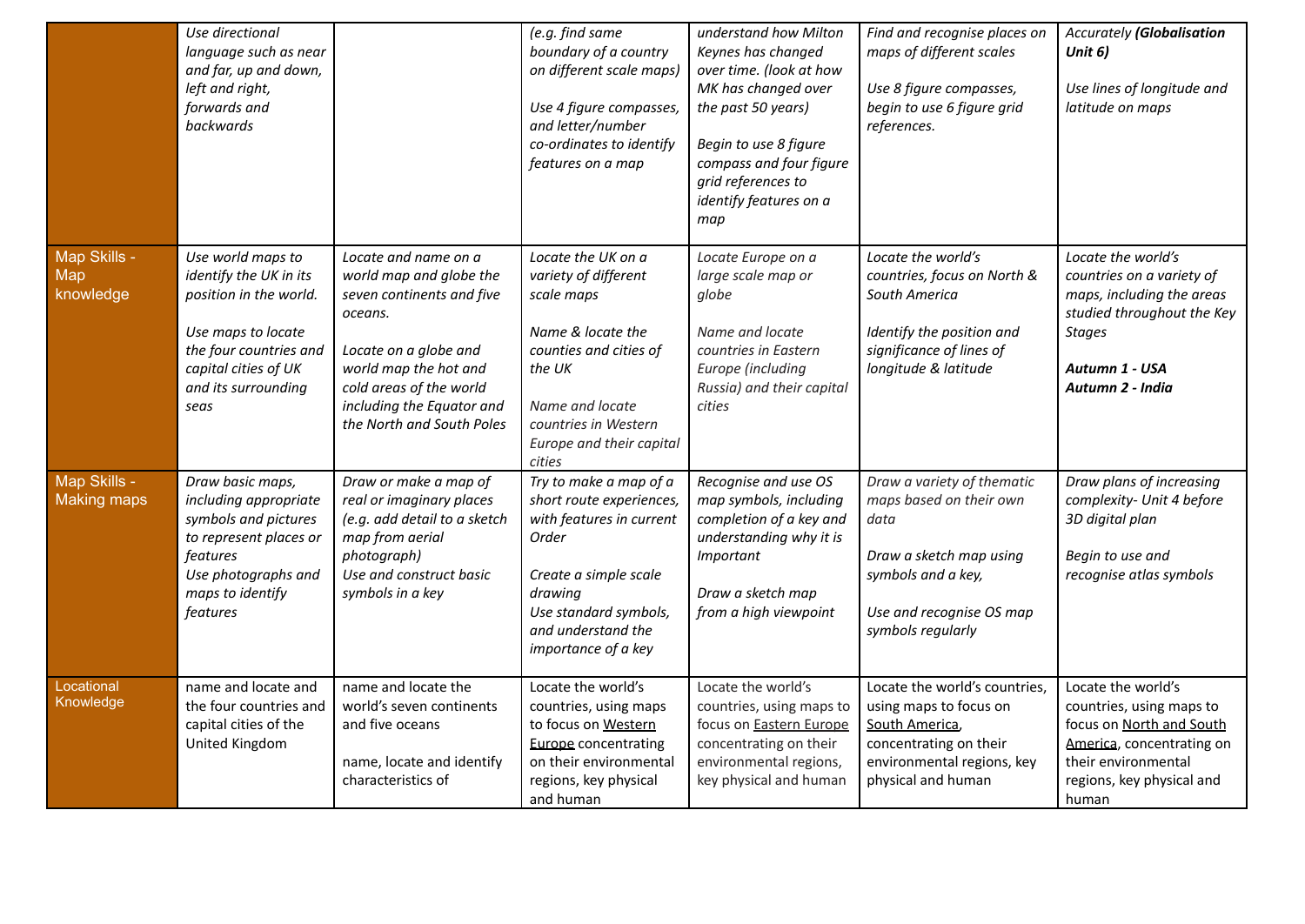|           |                           | the four countries and                        | characteristics,         | characteristics,              | characteristics, countries,  | characteristics, countries,                             |
|-----------|---------------------------|-----------------------------------------------|--------------------------|-------------------------------|------------------------------|---------------------------------------------------------|
|           |                           | capital cities of the                         | countries, and major     | countries, and major          | and major cities             | and major cities                                        |
|           |                           | United Kingdom and its                        | cities                   | cities                        |                              | $-USA$                                                  |
|           |                           | surrounding seas                              |                          |                               | (Rainforests)                | -India                                                  |
|           |                           |                                               | Name and locate main     | Name and locate the           | Identify the position and    |                                                         |
|           |                           |                                               | cities of the United     | main English counties         | significance of latitude,    | Identify the position and                               |
|           |                           |                                               | Kingdom (for example:    | (with links to mountains      | longitude, Equator, Northern | significance of latitude,                               |
|           |                           |                                               | Birmingham,              | and coasts) and identify      | Hemisphere, Southern         | longitude, Equator,                                     |
|           |                           |                                               | Manchester, Liverpool,   | some human and                | Hemisphere, Arctic and       | Northern Hemisphere,                                    |
|           |                           |                                               | Newcastle, London,       | physical characteristics,     | <b>Antarctic Circle</b>      | Southern Hemisphere, the                                |
|           |                           |                                               | Brighton and Hove,       | key topographical             |                              | Tropics of Cancer and                                   |
|           |                           |                                               | Glasgow, Aberdeen,       | features (including           |                              | Capricorn, Arctic and                                   |
|           |                           |                                               | Swansea, St Davids,      | mountains and                 |                              | Antarctic Circle, the Prime/                            |
|           |                           |                                               | Exeter) and identify     | coasts), land-use             |                              | Greenwich Meridian and                                  |
|           |                           |                                               | some human               | patterns for the studied      |                              | time zones (including day                               |
|           |                           |                                               | (landmarks), physical    | areas; and understand         |                              | and night) Lesson 8 Unit 2                              |
|           |                           |                                               | characteristics, key     | how some of these             |                              |                                                         |
|           |                           |                                               | topographical features   | aspects have changed          |                              |                                                         |
|           |                           |                                               | (including hills and     | over time                     |                              |                                                         |
|           |                           |                                               | rivers) and land-use     |                               |                              |                                                         |
|           |                           |                                               | patterns for the studied |                               |                              |                                                         |
|           |                           |                                               | areas; and understand    |                               |                              |                                                         |
|           |                           |                                               | how some of these        |                               |                              |                                                         |
|           |                           |                                               | aspects have changed     |                               |                              |                                                         |
|           |                           |                                               | over time                |                               |                              |                                                         |
| Place     | understand                | understand geographical                       | Understand               | Understand                    | Understand geographical      | Understand geographical                                 |
| Knowledge | geographical              | similarities and                              | geographical             | geographical similarities     | similarities and differences | similarities and differences                            |
|           | similarities and          | differences through                           | similarities and         | and differences through       | through the study of human   | through the study of                                    |
|           | differences through       | studying the human and                        | differences through the  | the study of human and        | and physical geography of a  | human and physical                                      |
|           | studying the human        | physical geography of a                       | study of human and       | physical geography of a       | region of the United         | geography of a region of                                |
|           | and                       | small area of the UK,                         | physical                 | region of the United          | Kingdom and a region within  | the United Kingdom, a                                   |
|           | physical geography of     | and a contrasting                             | geography of a region    | Kingdom and a region in       | South America                | region in a European                                    |
|           | a small area of the UK    | non-European country -                        | of the United Kingdom    | a European country            |                              | country, and a region                                   |
|           | -Milton Keynes - local    | China                                         | (Llandudno)              |                               | (Mayans)                     | within North or South                                   |
|           | area walk                 |                                               |                          |                               |                              | America<br><b>Unit 1- North America</b>                 |
|           |                           |                                               |                          |                               |                              |                                                         |
| Human and | identify seasonal and     | identify seasonal and daily                   | describe and             | <b>Describe and</b>           | describe and understand      | <b>Unit 6- Globalisation</b><br>describe and understand |
| Physical  | daily weather             |                                               | understand key aspects   |                               |                              |                                                         |
| Geography |                           | weather patterns<br>in the United Kingdom and | of:                      | understand key aspects<br>of: | key aspects of:              | key aspects of:                                         |
|           | patterns<br>in the United | the location of hot                           |                          |                               | physical geography           | physical geography                                      |
|           |                           |                                               |                          |                               |                              |                                                         |
|           | Kingdom and know          |                                               |                          |                               | including: climate zones,    |                                                         |